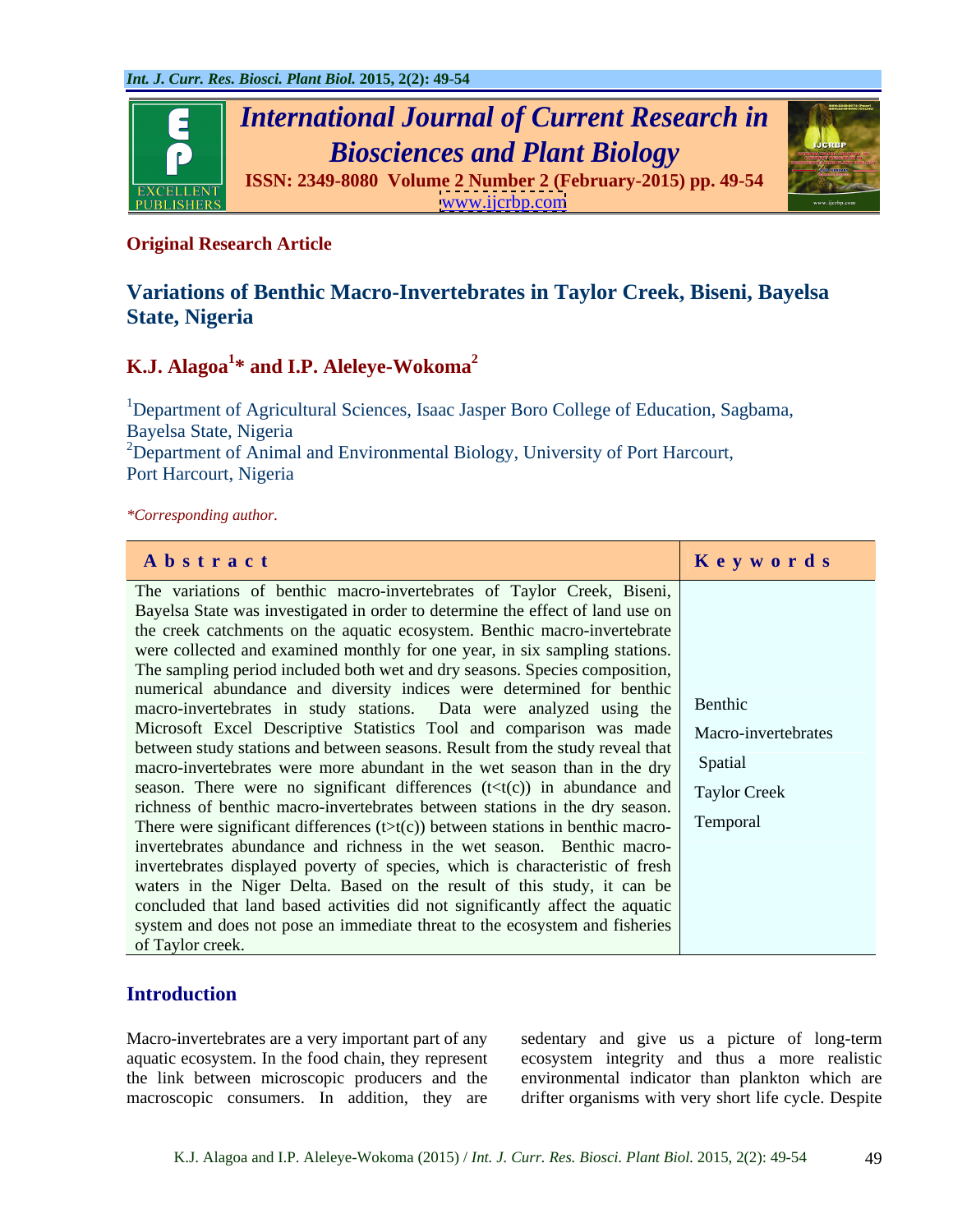#### *Int. J. Curr. Res. Biosci. Plant Biol.* **2015, 2(2): 49-54**

their importance, studies on macro-invertebrates of the Niger Delta of Nigeria are few (Okpuraka, 1985; Onwuteaka, 1992; Nweke, 2002; Ansa, 2005): Only few published works are available on the macroinvertebrate fauna of Taylor creek. Worse still, there are no available published literatures on the Biseni clan catchments of the Taylor creek, despite its River Niger. This research attempts to study the creek in order to determine the ecological health status of the creek and the effects of land use on the creek catchments on the creek.

# **Materials and methods**

### **Descriptions of sample stations**

importance to the supply regime of the Orashi and Six sampling stations were established to reflect the variations of benthic macro-invertebrates in the There coordinates, altitude and unique features are different forms of land uses in the creek catchments. captured in Table 1 and Fig. 1.

### **Fig. 1: Drainage Map of Niger Delta showing study Area (Stations 1 6 appear sequentially from top to bottom of Fig. 1).**



#### **Collection of samples**

Benthos samples were collected by using a grab, The benthic materials were washed in water and the

before being sieved in a 0.5mm mesh size sieve. selectively stain all the living organisms in the left over materials put into bottle containers. Fixing of the samples was done using 10% formalin solution to which Rose Bengal (Dye) was added to sample.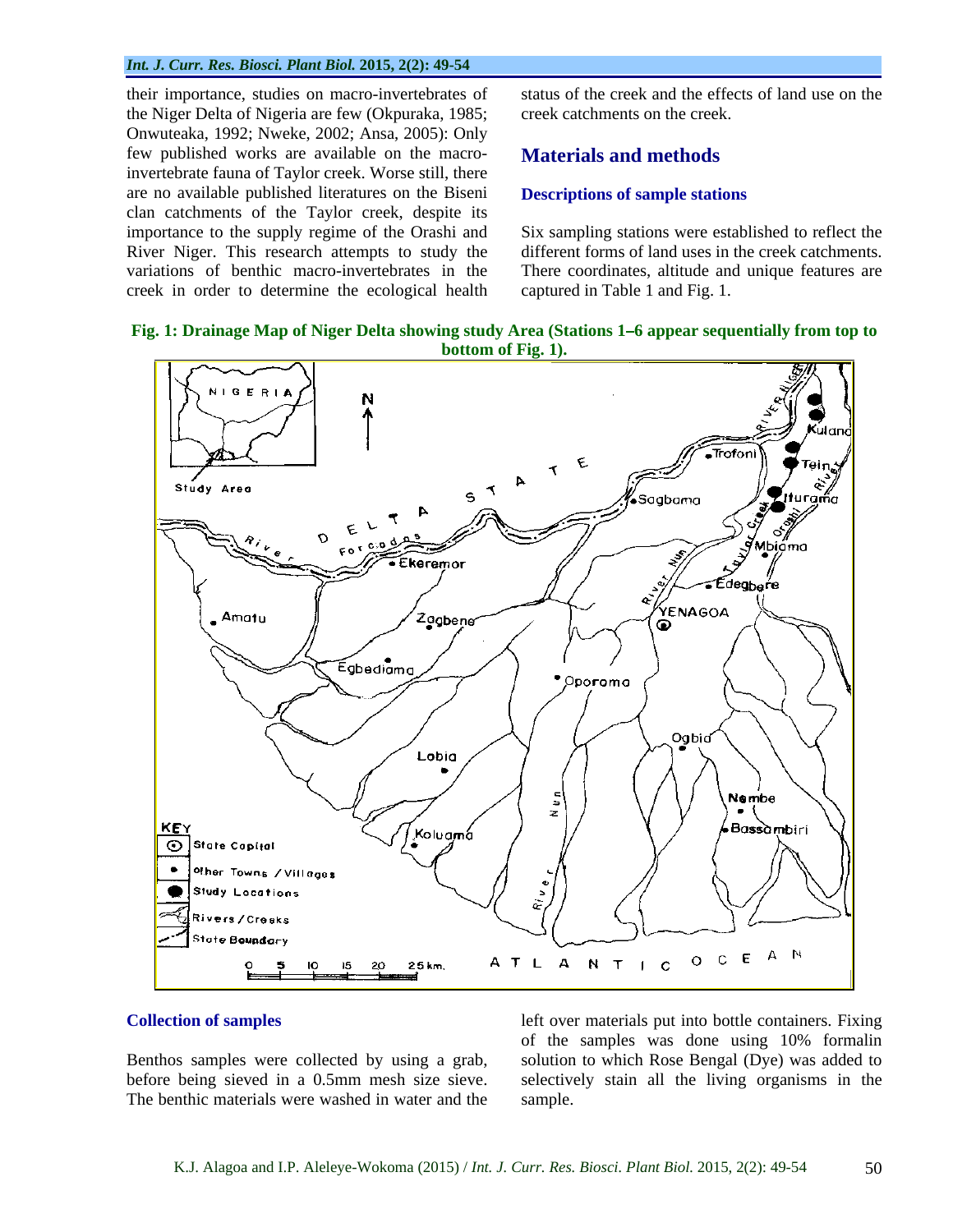| <b>Station</b> | Longitude          | Latitude            | Elevation (m) | <b>Description/Notable</b><br><b>features</b> |
|----------------|--------------------|---------------------|---------------|-----------------------------------------------|
|                | $05^014'29.0''N$   | $006^{0}32'06''E$   | 10.5          | Adjacent make-shift market.                   |
|                | $05^{0}14'32.4''N$ | $006^{0}32'09''E$   | 0.8           | Floating aquatic weeds                        |
|                | $05^014'36.7''N$   | $006^{0}32'11.0''E$ | 4.0           | Laundry activities                            |
|                | $05^014'39.8''$ N  | $006^{0}32'15.6''E$ | 14.9          | Laundry activities                            |
|                | $05^014'3.4''N$    | $006^{0}32'14.8''E$ | 15.0          | Laundry activities                            |
|                | $05^014'40.4''$ N  | $006^{0}32'24.2''E$ | $\Omega$      | Uninhabited area.                             |

**Table 1. Location of sample stations in Taylor Creek.**

### **Analysis of samples**

In the laboratory, the washed and preserved sediment with the macro-invertebrates were poured into a white enamel tray and sorted out. Sorting was done with the aid of forceps to pick and separate macro-benthic invertebrates into different types. Smaller benthoses were pipetted out into vials for further examination.

Macro-invertebrates were identified to the lowest taxonomic level using light and stereo dissecting microscope and counted. Identification was done<br>using standard keys (Pennak 1978: Hawking **Results and discussion** using standard keys (Pennak, 1978; Hawking, 2000).

T-test statistics was employed to determine the relationship and sources of variability between stations in the determined parameters of benthic

Diversity of the aquatic fauna was determined using the Shannon  $-$  Wiener index, equitability  $(E)$  of species (Ajao, 1990) and Margalef's diversity as

Shannon-Wiener diversity index given by the

 $Hs = \sum Pi$  In Pi (Shannon – Wiener, 1963)

 $Hs = Shannon - Wiener diversity index.$ 

 $I =$  Count denoting the ith species ranging from 1-n.  $Pi =$  Proportion that the ith species represents in terms of number of Individuals with respect to the

Equitability or Evenness by the formula:

Where,<br>E = Equitability index.

Hs = Shannon and Wiener index.

 $S =$  Number of species in a population.

Species richness by Margalefs (1967) formula:

$$
d = (S-1)/Log_2N
$$

Where,

 $d =$  species richness index.

 $S =$  number of species in a population.

 $N =$  total number of individuals in S species.

# **Results and discussion**

**Data analysis** 8. The results from the study are presented in Tables The results for the study are presented in Tables 2 to  $1 - 8$ . Table 1 shows the coordinates, elevation and physical features of each study station.

macro-invertebrates. available class of macro-invertebrates in the dry follows: class in the study station in wet season. Table 5 also formula: population in wet season. Table 6 shows the also shows the percentage occurrence of each<br>where,<br>where,<br>where, total number of individuals. as more species were sampled in the wet season  $E=Hs/Log<sub>2</sub>S$  productivity of aquatic biota. Table 2 presents the numerical counts of each of the season. Table 3 gives the diversity indices of the chironomid species present in each station relative to the total population in dry season. Table 4 shows the numerical count of each macro-invertebrate shows the diversity ratios of each macroinvertebrate class in each station relative to the percentage occurrence of each macro-invertebrate species in the population in the dry season. Table 7 also shows the percentage occurrence of each season. Table 8 displays a check-list of all indicator species organisms and class during both wet and dry season as observed in the study. Species diversity was lower in the dry season than in the wet season (Tables 2 and 4). This may be due to the fact that seasonal changes have an effect on physicochemical parameters of water bodies and thus on growth and productivity of aquatic biota.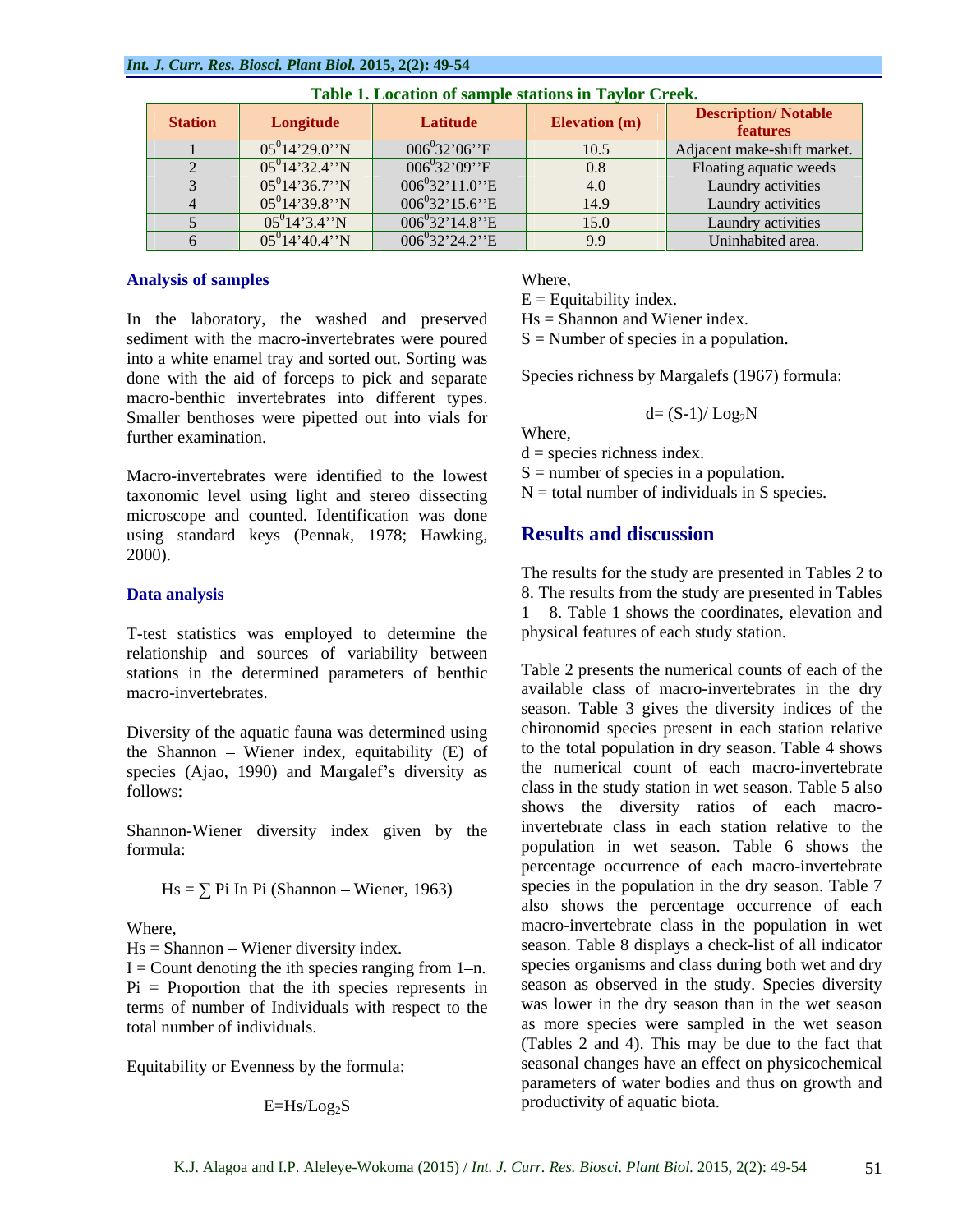#### *Int. J. Curr. Res. Biosci. Plant Biol.* **2015, 2(2): 49-54**

advantage swings from it to another. In addition,

study stations were low. This is attributable to some

Reynolds (1984) stated that when conditions are not ecological imbalance arising from alterations of some ideal for any competing specie that the competitive important factors governing the abundance and individual species may respond in different ways to include water quality, immediate substrates for combination of environmental factors (George et al, occupation and food availability (Dance and Hynes, 2010). It is therefore believed that the habitat suffers 1990). The bottom substrate of Taylor creek varied from frequent variability brought about by seasonal predominantly from sand to sandy-silt. This may be in changes. There was also a lack of defined numerical part associated with its evolutionary and ecological variation in benthic-macro-invertebrates sampled in history. Ecosystems generally increase in species all the sampling stations. This may be due to the fact diversity as they grow older in evolutionary time. This that Taylor creek is lotic water body and thus suffers kind of low diversity of benthic macro fauna as from frequent and rapid variability in water and observed in this study is usual in the Niger Delta. biotic parameters. Previous scholars have also recorded low diversity of Macro-benthic abundance and composition at all the Umeozor, 1995; Ansa, 2005; Hart and Zabbey,2005; distribution of the benthic communities. Such factors benthic fauna in the Niger Delta (Hart, 1994; Sikoki and Zabbey, 2006).

| <b>Table</b><br>e of benthos in dry season.<br><b>Relative</b><br>abundance : |  |
|-------------------------------------------------------------------------------|--|
|                                                                               |  |

|                | <b>STATIONS</b> |                 |     |                 |                 |                 |  |  |  |  |
|----------------|-----------------|-----------------|-----|-----------------|-----------------|-----------------|--|--|--|--|
| Taxa           |                 | Iturama         |     | T ICII          | <b>Kalama</b>   |                 |  |  |  |  |
|                | ST <sub>1</sub> | ST <sub>2</sub> | ST3 | ST <sub>4</sub> | ST <sub>5</sub> | ST <sub>6</sub> |  |  |  |  |
| Chironomidae   | $\sim$ $\sim$   |                 |     | 38              | 11              | 60              |  |  |  |  |
| $ST - Station$ |                 |                 |     |                 |                 |                 |  |  |  |  |

|                          | <b>STATIONS</b> |                 |                 |            |                 |        |  |  |  |  |
|--------------------------|-----------------|-----------------|-----------------|------------|-----------------|--------|--|--|--|--|
| <b>Indices</b>           | <b>Iturama</b>  |                 |                 |            | <b>Kalama</b>   |        |  |  |  |  |
|                          | ST <sub>1</sub> | ST <sub>2</sub> | ST <sub>3</sub> | <b>ST4</b> | ST <sub>5</sub> | ST6    |  |  |  |  |
| Margalef's index (d)     | 0.3692          | 0.2275          | 0.2288          | 0.2749     | 0.4170          | 0.2442 |  |  |  |  |
| Shannon-Wiener index (H) | 0.3000          | 0.2764          | 0.21889         | 0.3004     | 0.2992          | 0.2588 |  |  |  |  |
| Evenness index (H)       | 0.9967          | 0.9182          | 0.72696         | 0.998      | 0.9940          | 0.8599 |  |  |  |  |

**Table 3. Diversity indices of benthos in dry season.**

| <b>CON</b><br><b>Relative</b><br>Table<br>t benthos in wet season.<br>e abundance<br>. of |  |
|-------------------------------------------------------------------------------------------|--|
|-------------------------------------------------------------------------------------------|--|

 $ST - Station.$ 

|                                            | <b>STATIONS</b>                      |                 |                |                 |                 |                 |  |  |  |  |
|--------------------------------------------|--------------------------------------|-----------------|----------------|-----------------|-----------------|-----------------|--|--|--|--|
| <b>Taxa</b>                                | <b>Iturama</b>                       |                 |                | <b>Tien</b>     |                 | Kalama          |  |  |  |  |
|                                            | ST <sub>1</sub>                      | ST <sub>2</sub> | ST3            | ST <sub>4</sub> | ST <sub>5</sub> | ST <sub>6</sub> |  |  |  |  |
| Porifera                                   |                                      |                 | 1 <sub>A</sub> | $\overline{10}$ |                 |                 |  |  |  |  |
|                                            | $\Omega$<br>$\overline{\phantom{a}}$ | $\sim$          | $\Omega$       |                 | $\sim$          | 20              |  |  |  |  |
| Oligochaeta<br>Polychaeta<br>ST – Station. |                                      | $\sim$          | 28             |                 | $\sim$          | 17              |  |  |  |  |
|                                            |                                      |                 |                |                 |                 |                 |  |  |  |  |

|                      | <b>STATIONS</b> |                 |         |                 |                 |                 |  |  |  |
|----------------------|-----------------|-----------------|---------|-----------------|-----------------|-----------------|--|--|--|
| <b>Indices</b>       |                 | <b>Iturama</b>  |         | <b>Tien</b>     | <b>Kalama</b>   |                 |  |  |  |
|                      | ST <sub>1</sub> | ST <sub>2</sub> | ST3     | ST <sub>4</sub> | ST <sub>5</sub> | ST <sub>6</sub> |  |  |  |
| Margalef's index (d) | 2.189           | 2.423           | 1.8186  | 1.7321          | 2.2324          | 2.2777          |  |  |  |
| Shannon-Wiener       | 0.8528          | 0.9535          | 0.8484  | 0.8279          | 0.9088          | 0.8838          |  |  |  |
| index(H)             |                 |                 |         |                 |                 |                 |  |  |  |
| Evenness index (E)   | 0.8528          | 0.9535          | 0.8484  | 0.9796          | 0.9524          | 0.8838          |  |  |  |
| Simpson's            | 0.18624         | 0.11957         | 0.17388 | 0.1542          | 0.13734         | 0.15236         |  |  |  |
| dominance index (C)  |                 |                 |         |                 |                 |                 |  |  |  |
| ST-Station.          |                 |                 |         |                 |                 |                 |  |  |  |

Simpson s dominance index (C) 0.50222 0.5555 0.67697 0.501385 0.50413 0.59388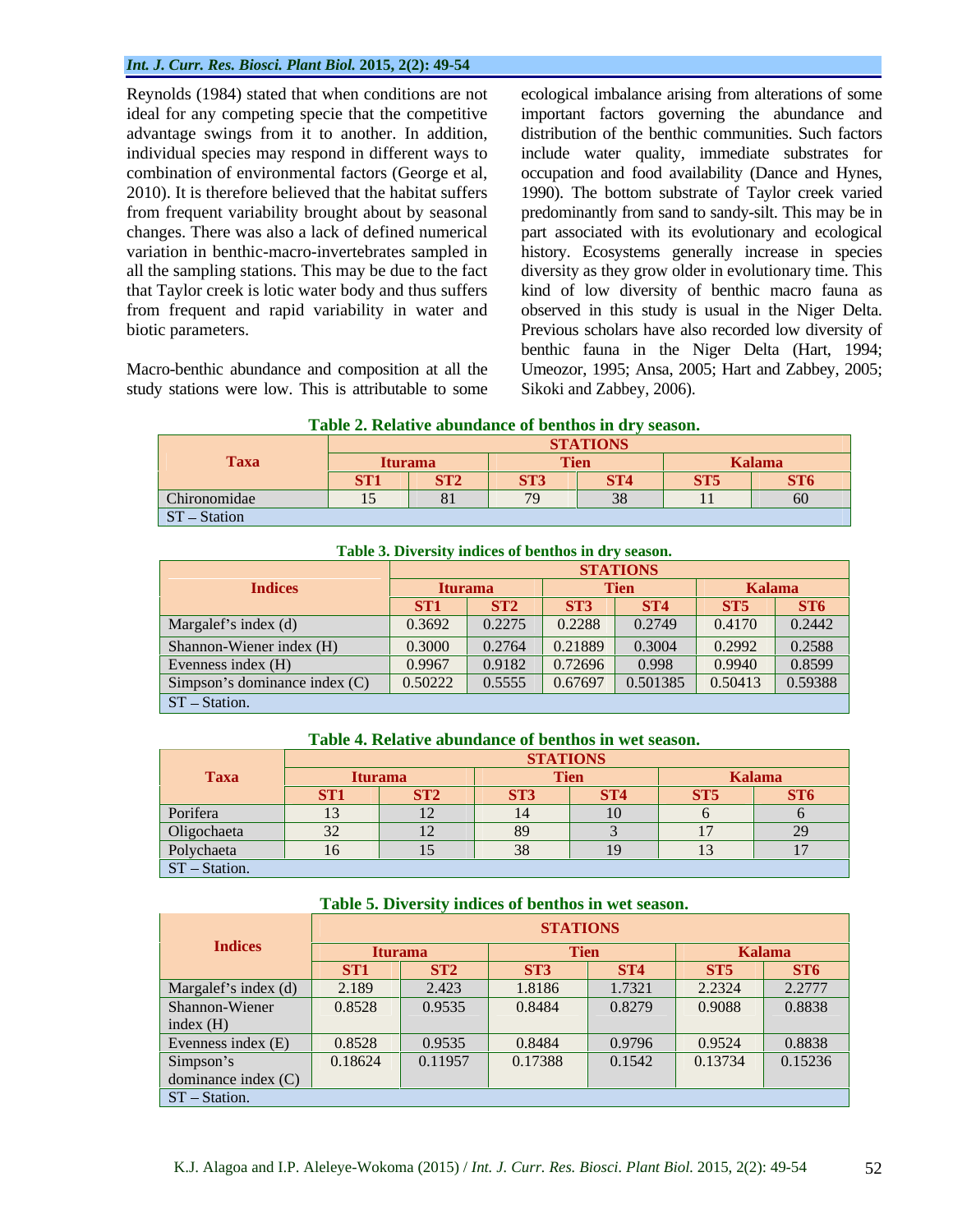#### *Int. J. Curr. Res. Biosci. Plant Biol.* **2015, 2(2): 49-54**

| Table 6. Species abundance/richness of Benthos in dry season. |  |                                 |  |  |  |    |                                                                                                                                  |      |        |          |
|---------------------------------------------------------------|--|---------------------------------|--|--|--|----|----------------------------------------------------------------------------------------------------------------------------------|------|--------|----------|
| <b>Taxa</b>                                                   |  | <b>STATIONS</b><br>Total No. of |  |  |  |    |                                                                                                                                  |      |        |          |
|                                                               |  |                                 |  |  |  |    | $\boxed{\text{ST1}$ $\boxed{\text{ST2}$ $\boxed{\text{ST3}$ $\boxed{\text{ST4}$ $\boxed{\text{ST5}$ $\boxed{\text{ST6}}}$ Indiv. | Spp. | Abund. | Richness |
| Chironomidae                                                  |  |                                 |  |  |  | 60 | 284                                                                                                                              |      | 100    | 100      |
| Total                                                         |  |                                 |  |  |  | 60 | 284                                                                                                                              |      | 100    | 100      |
| ST-Station                                                    |  |                                 |  |  |  |    |                                                                                                                                  |      |        |          |

### **Table 7. Species abundance/richness of Benthos in wet season.**

|             | <b>STATION</b><br>No. of<br><b>Total</b> |    |     |    |    |                                                                                 |        |           |       |                 |
|-------------|------------------------------------------|----|-----|----|----|---------------------------------------------------------------------------------|--------|-----------|-------|-----------------|
| <b>Taxa</b> |                                          |    |     |    |    | $\vert$ ST1 $\vert$ ST2 $\vert$ ST3 $\vert$ ST4 $\vert$ ST5 $\vert$ ST6 $\vert$ | Indiv. | Spp.      | Abund | <b>Richness</b> |
| Porifera    | 13                                       | 12 | 14  | 10 |    |                                                                                 |        |           | 16.89 | 20.0            |
| Oligochaeta | 32                                       | 12 | 89  |    | 17 | 29                                                                              | 182    |           | 50.41 | 40.0            |
| Polychaeta  | 16                                       | 15 | 38  | 19 | 13 |                                                                                 | 118    |           | 32.68 | 40.0            |
| Total       | 61                                       | 39 | 141 | 32 | 36 | 52                                                                              | 361    | $10^{-7}$ | 100   | 100             |
| ST-Station  |                                          |    |     |    |    |                                                                                 |        |           |       |                 |

**Table 8. Check list of benthic macro-invertebrates in Taylor Creek.**

| <b>Taxa</b>                   |  | $2 \mid 3 \mid$ | $\sim$ 4       | $\blacksquare$ |      |
|-------------------------------|--|-----------------|----------------|----------------|------|
| PORIFERA                      |  |                 |                |                |      |
| Songilla spp                  |  |                 |                |                |      |
| Songilla lacustris            |  |                 |                |                | $+1$ |
| OLIGOCHAETA                   |  |                 |                |                |      |
| Stylaria lacustris            |  |                 | $\sim$ $ \sim$ |                | $+$  |
| Dero vagus                    |  |                 |                |                |      |
| Unidentified oligochaeta      |  |                 | $+$            |                | $+$  |
| Troglochaetus spp.            |  |                 |                |                | $+$  |
| POLYCHAETA                    |  |                 |                |                |      |
| Glycera spp                   |  |                 |                |                |      |
| Loandalie spp                 |  |                 |                |                |      |
| Nitoseta spp                  |  |                 |                |                |      |
| Unidentified polychaete       |  |                 | $+$            |                | $+$  |
| <b>INSECTER: CHIRONOMIDAE</b> |  |                 |                |                |      |
| Chironomous tranualensis      |  |                 |                |                | $+$  |
| Chironomous abblebiesimia     |  |                 |                |                |      |
| +Present; -Absent             |  |                 |                |                |      |

season and were absent in the wet season. This confirms the dominant position of the chironomids among the dipterians, a common phenomenon both<br> **References** in temperate and tropical waters (Ogbeibu, 2001). The wet season showed only three taxa (Polchaeta, Oligochaeta, Porifera). The presence also of polychaetes in the benthic collection may be due to their ability to inhabit sandy and loamy substrates with or without vegetation (Ansa, 2005). Also polychaetes occurring in large numbers in this study area can be attributed to their high level of pollution and communities in Lagos and communities in Lagos and Fagade (1990) and Communities in Lagos and Fagade (1990) and Coll Chem. Pollut. 7, 85–117. tolerance as reported by Ajao and Fagade (1990). This is also in agreement with the findings of Chukwu and Nwankwo (2003) that land based activities affect abundance and composition of benthos. The finding of this work has provided us

The chironomidae were the only taxa in the dry with a better ecological understanding of aquatic resource management of Taylor Creek.

## **References**

- Ajao, E.A., 1990. The influence of domestic and industrial effluent on population of sessile and benthic organisms in lagos lagoon. Ph.D Thesis University of Ibadan. 411 pp.
- Ajao, E.A., Fagade, S.O., 1990. A study of sediment and communities in Lagos lagoon, Nigeria. J. Oil Chem. Pollut. 7, 85–117.
- Ansa,, E.J., 2005. Studies of the benthic macrofauna of the Andoni flats in the Niger Delta Area of Nigeria. Ph.D Thesis. University of Port Harcourt, Port Harcourt, Nigeria. 242 p.